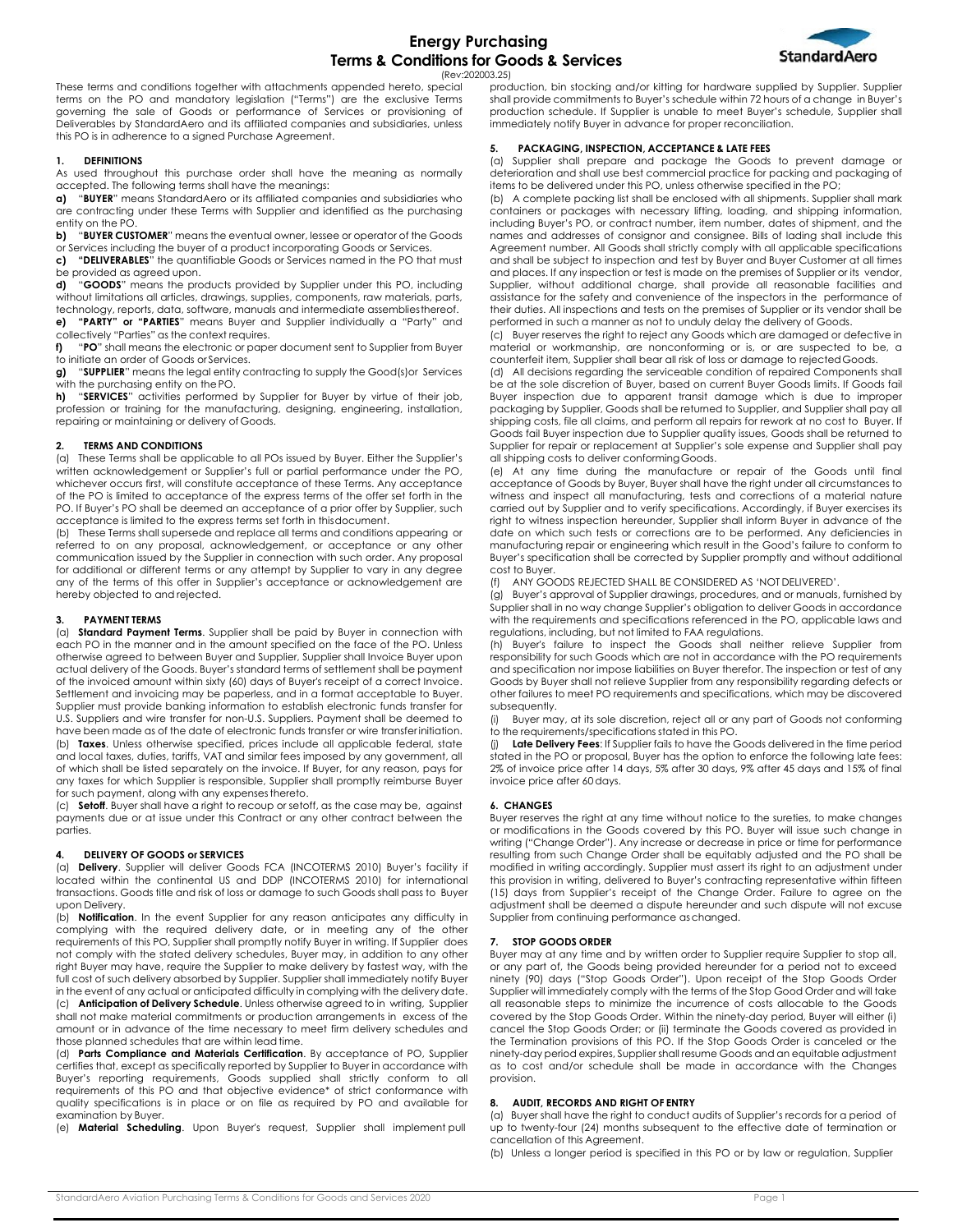

(Rev:202003.25)

shall retain all records related to this PO for three (3) years from the date of final payment received by Supplier or according to the applicable customer or regulatory requirements. Records related to this PO include, but are not limited to, financial, proposal, procurement, specifications, production, inspection, test, quality, shipping and export, and certification records. At no additional cost, Supplier shall make available within 72 hours of request and provide access to such records to the US Government and/or Buyer.

(c) Buyer (and Buyer representatives, Buyer Customers, US Government and regulatory agencies) shall have the right of entry, upon at least twenty- four (24) hours advance (written, electronic or telephonic) notice to Supplier and at Buyer's own expense, to inspect Supplier's facilities, their sub tiers, and any other location or facility operated by Supplier in connection with its obligations and duties under this Agreement in order to ensure Supplier's compliance with such obligations and duties.

## **9. RESPRESENTATIONS AND WARRANTIES**

(a) Supplier represents and warrants that Supplier has power, authority, rights and licenses, enter into this Agreement and to provide the Products, Services and Deliverables.

(b) Supplier warrants that Supplier shall use all commercially reasonable efforts to fulfill Supplier's obligations under this PO, and that time is of theessence.

(c) Supplier warrants that all Products, Services, and Deliverables shall be provided to Buyer free from any claims of any nature, including, without limitation, defects in title, and free of all liens, claims, or encumbrances.

(d) Supplier shall warrant that all persons, whether employees, agents, subcontractors, or anyone acting for or on behalf of the Supplier, are lawfully permitted, properly licensed, certified or accredited as required by applicable law and are suitably skilled, experienced and qualified to perform the Services.

(e) Supplier warrants that its directors, employees, agents, representatives, contractors and subcontractors and any other person acting on its behalf willnot:

- a. offer, give or agree to give or receive, request or accept any financial or other advantage of any kind as an inducement or reward for doing or not doing any improper act or for the improper performance of any function associated with the order or the Goods or Services; nor
- b. act in any way which would constitute an offence by Supplier or would cause Buyer to commit an offence under any anti-bribery legislation;nor

If Supplier breaches any of the above warranties, Buyer shall be entitled to terminate the PO by written notice with immediate effect. Any termination shall be without prejudice to the accrued rights of theBuyer.

(g) Supplier shall indemnify and hold harmless Buyer from any loss, damage and expense, including all legal fees, incurred or sustained by Buyer which is caused by or arises as a result of a breach of any of these warranties.

#### **10. SECURITY AND CRISIS MANAGEMENT**

(a) The Supplier agrees to take all reasonable precautions to assure that the Good carried on hereunder shall be protected against theft, destruction, or unauthorized disclosure. Supplier shall have and comply with a company security and crisis management policy. Upon Buyer's request, Supplier shall provide Buyer a copy thereof. Supplier shall revise and maintain the policy proactively, and as may be requested by Buyer, in anticipation of security and crisis risks relevant to the Buyer's business.

(b) Buyer reserves the right to inspect Supplier's policy and to conduct on-site audits of Supplier's facility and practices to determine whether Supplier's policy and Supplier's implementation of the policy are reasonably sufficient to protect Buyer's interests. If Buyer reasonably determines that Supplier's policy and/or policy implementation is/are insufficient to protect Buyer's property and interests, Buyer may give Supplier notice of such determination. Upon receiving such notice, Supplier shall have forty-five (45) days thereafter to make the policy changes and take the implementation actions reasonably requested by Buyer. Supplier's failure to take such actions shall give Buyer the right to terminate this purchase order immediately without further compensation toSupplier.

#### **11. WORK ON BUYER'S AND THIRD PARTY PREMISES**

(a) "Premises" as used in this clause means premises of Buyer, Buyer Customers, or third parties where Services are beingperformed.

(b) Supplier shall ensure that Supplier personnel working on Premises comply with any on-premises policies and: (i) do not bring weapons of any kind onto Premises; (ii) do not manufacture, sell, distribute, possess, use or be under the influence of controlled substances or alcoholic beverages while on Premises; (iii) do not possess hazardous materials of any kind on Premises without Buyer's authorization; (iv) remain in authorized areas only; (v) do not conduct any non-Buyer related business activities (such as interviews, hiring, dismissals or personal solicitations) on Premises,

(vi) do not send or receive non-Buyer related mail through Buyer's or third party's mail systems; (vii) do not sell, advertise or market any products or memberships, distribute printed, written or graphic materials on Premises without Buyer's written permission or as permitted by law; and (viii) follow instruction from Buyer in the event of an actual or imminent safety or environmental hazard on Premises.

(c) All persons, property, and vehicles entering or leaving Premises are subject to search.

(d) Supplier shall promptly notify Buyer and provide a report of any accidents or security incidents involving loss of or misuse or damage to Buyer, Buyer Customer, or third party intellectual or physical assets, and all physical altercations, assaults, or harassment.

(e) (1) Prior to entry on Premises, Supplier shall coordinate with Buyer to gain access. Supplier shall provide information reasonably required by Buyer to ensure proper identification of personnel, including, but not limited to verification of citizenship, lawful permanent resident status, protected individual or other status. (2) Supplier personnel requiring unescorted access to Premises shall, prior to entry, be

screened by Supplier at no charge to Buyer through the Buyer Contractor Screen Program, or otherwise screened by Supplier in a manner satisfactory to Buyer. (f) Supplier shall ensure that Supplier personnel: (i) do not remove Buyer, Buyer Customer, or third party assets from Premises without Buyer authorization; (ii) use Buyer, Buyer Customer, or third party assets only for purposes of this Agreement; (iii) only connect with, interact with or use computer resources, networks, programs, tools or routines authorized by Buyer; and (iv) do not share or disclose user identifiers, passwords, cipher keys or computer dial port telephone numbers. Buyer may periodically audit Supplier's data residing on Buyer, Buyer Customer, or third party

assets on Premises. (g) Buyer may, at its sole discretion, have Supplier remove any specified employee of Supplier from Premises and require that such employee not be reassigned to any Premises under this Agreement.

(h) Violation of this clause may result in termination of this Agreement in addition to any other remedy available to Buyer at law or in equity. Supplier shall reimburse Buyer, Buyer Customer, or third party for any unauthorized use of Buyer, Buyer Customer, or third party assets.

Supplier shall advise the Buyer Procurement Representative of any unauthorized direction or course of conduct.

Supplier shall immediately report to Buyer all emergencies (e.g., medical, fire, spills or release of any hazardous material) and non-emergency incidents (e.g., jobrelated injuries or illnesses) affecting the Work. Supplier shall provide Buyer with a copy of any reports of such incidents Supplier makes to governmentalauthorities.

## **12. COUNTERFEIT GOODS AND COUNTERFEIT ELECTRONIC PARTS**

(a) Definitions: The following definitions apply to this Section:

- 1. "Counterfeit electronic part" means an unlawful or unauthorized reproduction, substitution, or alteration that has been knowingly mismarked, misidentified, or otherwise misrepresented to be an authentic, unmodified electronic part from the original manufacturer, or a source with the express written authority of the original manufacturer or current design activity, including an authorized aftermarket manufacturer. Unlawful or unauthorized substitution includes used electronic parts represented as new, or the false identification of grade, serial number, lot number, date code, or performance characteristics.
- 2. "Counterfeit Goods" means Goods, including any Counterfeit Electronic Parts, that is or contains unlawful or unauthorized reproductions, substitutions, or alterations that have been knowingly mismarked, misidentified, or otherwise misrepresented to be an authentic, unmodified part from the original manufacturer, or a source with the express written authority of the original manufacturer or current design activity, including an authorized aftermarket manufacturer. Unlawful or unauthorized substitution includes used Goods represented as new, or the false identification of grade, serial number, lot number, date code, or performance characteristics.
- 3. "Electronic part" means an integrated circuit, a discrete electronic component (including, but not limited to, a transistor, capacitor, resistor, or diode), or a circuit assembly.
- 4. "Suspect Counterfeit Electronic Part of Goods" means Electronic Parts or Goods for which credible evidence (including, but not limited to, visual inspection or testing) provides reasonable doubt that the part isauthentic.
- 5. "Obsolete item" means any part, component, sub-component or other deliverable hereunder, that is no longer in production by the OCM/OEM or an aftermarket manufacturer that has been provided express written authorization from the current design activity or original manufacturer.

(b) Supplier shall not deliver Counterfeit Goods, Counterfeit Electronic Parts, or Suspect Counterfeit Goods to Buyer under this Contract.

Supplier shall only purchase products to be delivered or incorporated as Goods to Buyer directly from the Original Component Manufacturer (OCM)/Original Equipment Manufacturer (OEM), or through an OCM/OEM authorized distributor chain or other source with the express written authority of the OCM/OEM. Supplier may only use another source if (i) the foregoing sources are unavailable, (ii) Supplier's inspection and other counterfeit detection and avoidance risk mitigation processes will be employed to ensure the authenticity of the Goods, and (iii) Supplier obtains the advance written approval ofBuyer.

(d) Supplier shall establish and maintain an acceptable counterfeit goods and electronic parts detection and avoidance system in accordance with industry recognized standards and with any other specific requirements identified in this Agreement. If the Goods or Electronic Parts being delivered to Buyer are in relations to a US government contract, the system in place must conform to the requirements stipulated in DFARS 252.246-7007 and 252.246-7008.

(e) Supplier shall immediately notify Buyer with the pertinent facts if Supplier becomes aware that it has delivered Counterfeit Goods, Counterfeit Electronic Parts, or Suspect Counterfeit Goods. When requested by Buyer, Supplier shall provide OCM/OEM documentation that authenticates traceability of the affected items to the applicable OCM/OEM. Supplier, at its expense, shall provide reasonable cooperation to Buyer in conducting any investigation regarding the delivery of Counterfeit Goods, Counterfeit Electronic Parts, or Suspect Counterfeit Goods under this Agreement.

(f) This Article applies in addition to, and is not altered, changed, or superseded by any quality provision, specification, statement of Good, regulatory flowdown, or other provision included in this Agreement addressing the authenticity of Goods.

(g) In the event that Goods or Electronic Parts delivered under this Agreement constitutes or includes Counterfeit Goods, Supplier will, at its sole expense, promptly replace such Counterfeit Goods with genuine Goods or Electronic Parts conforming to the requirements of this Agreement. Notwithstanding any other provision in this Agreement, Supplier shall be liable for all costs relating to the remediation of Counterfeit Goods, including without limitation BUYER's costs of removing Counterfeit Goods of installing replacement Goods and of any testing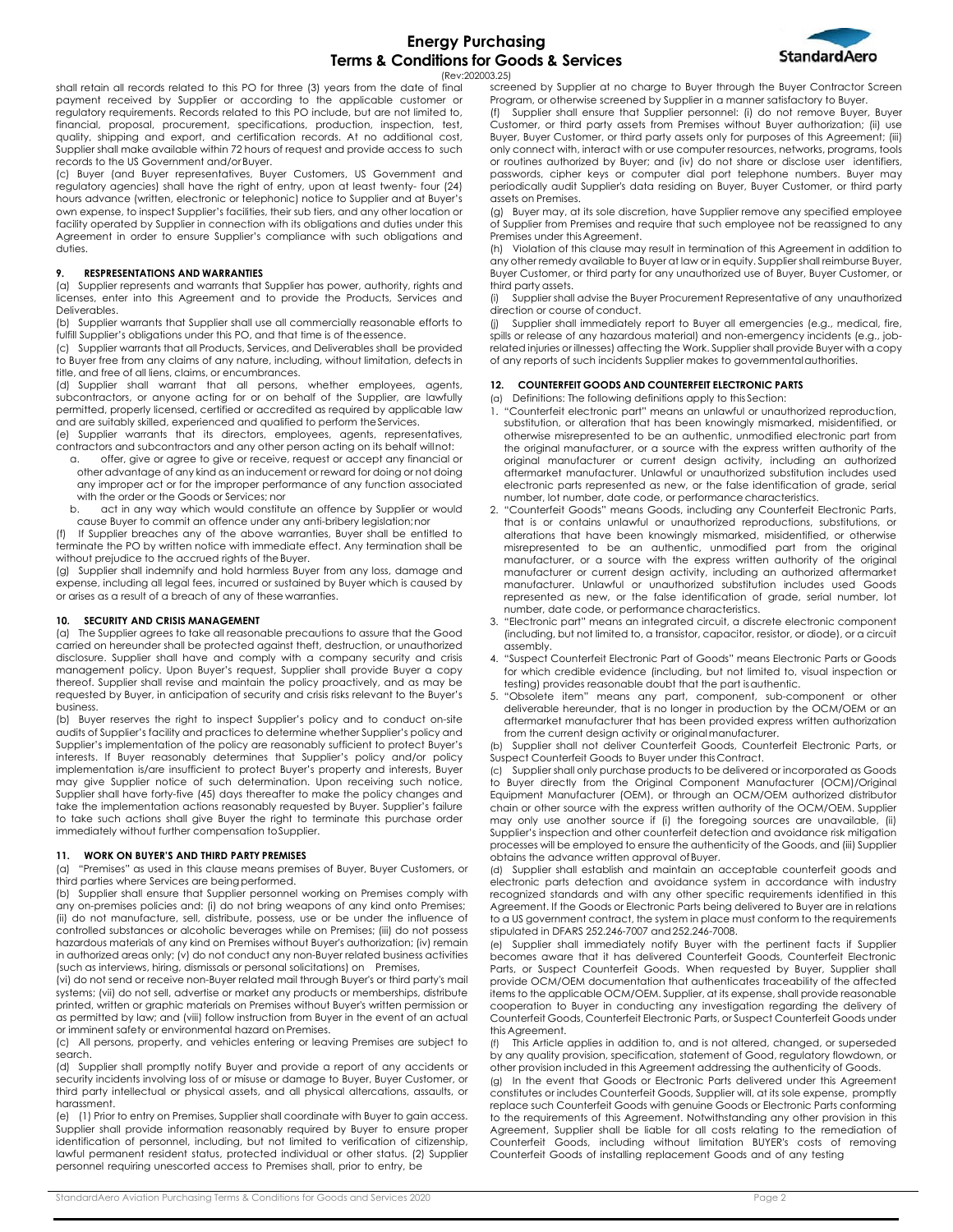

(Rev:202003.25)

necessitated by the reinstallation of Goods after Counterfeit Goods has been exchanged. The remedies contained in this paragraph are in addition to any remedies Buyer may have at law, equity or under other provisions of this Agreement. (h) Supplier shall include paragraphs (a) through (f) and this paragraph (h) of this Article or equivalent provisions in lower tier subcontracts for the delivery of items that will be included in or furnished as Goods to Buyer.

## **13. CONFLICT MINERALS AND SPECIALTYMETALS**

(a) Supplier will not supply Goods that contain Conflict Minerals. "Conflict Minerals" is defined as tin, tantalum, tungsten and gold (the Conflict Minerals or 3TG) originating in the Democratic Republic of the Congo (DRC) and the adjoining countries of Angola, Burundi, the Central African Republic, the Republic of the Congo, Rwanda, South Sudan, Tanzania, Uganda and Zambia (the Covered Countries).

(b) If an order placed by StandardAero is related to a government contract, all specialty metals incorporated in items delivered under the Agreement shall be melted or produced in the United States, its outlying areas, or a qualifying country unless prior written consent is indicated by StandardAero on its purchase order. Government Orders will be indicated on the request for quote, proposal or purchase order by the references to U.S. government flow downs. For purposes of this clause, "Specialty Metals" shall mean: (i) Steel with a maximum alloy content exceeding one or more of the following limits: manganese, 1.65 percent; silicon,

0.60 percent; or copper, 0.60 percent; or containing more than 0.25 percent of any of the following elements: aluminum, chromium, cobalt, molybdenum, nickel, niobium (columbium), titanium, tungsten, or vanadium; (ii) Metal alloys consisting of Nickel or iron-nickel alloys that contain a total of alloying metals other than nickel and iron in excess of 10 percent; or Cobalt alloys that contain a total of alloying metals other than cobalt and iron in excess of 10 percent; (iii) Titanium and titanium alloys or (iv) Zirconium and zirconium alloys. "Steel" means an iron alloy that includes between .02 and 2 percent carbon and may include other elements.

(c) If Supplier has reason to believe its Goods contain Conflict Minerals or Specialty Metals which do not conform to the specification listed in Clause (6b), Supplier will immediately notify Buyer in writing providing a description of the Goods containing or believed to contain Conflict Minerals, date of supply, lot codes, part or serial numbers or other identifying characteristics and all other relevant information necessary to identify when and where the Goods were provided, type of mineral and the believed country of origin of the Conflict Mineral. In addition, Supplier will have internal process and procedures that determine if their products contain Conflict Minerals and if so, implement supply chain due diligence processes to identify sources of these minerals and support efforts to eradicate the use of Conflict Minerals which directly or indirectly finance or benefit armed groups in the Covered Countries.

## **14. QUALITY STANDARDS**

(a) The Supplier shall implement and maintain a quality program acceptable to Buyer for the Goods delivered under this PO. When so requested Supplier shall submit to Buyer, for Buyer's approval, the quality program documentation, including Supplier's procedures, instructions, practices, processes and other related documents. Supplier will have the continuing obligation to immediately notify Buyer of change or deviation from Supplier's approved quality program and to notify Buyer of any Goods delivered during the period of such change or deviation.

(b) Buyer, Buyer Customers and its higher-level contractors, including government agencies, will have the right to inspect Supplier and Supplier's lower-tier subcontractor's manufacturing facilities, processes, inspection systems, quality assurance systems, data, and equipment as may be related to the Goods furnished under this PO.

(c) Upon request, Supplier shall, where applicable, submit test specimens (e.g., production method, number, storage conditions) for design approval, inspection, investigation or auditing.

(d) Supplier must have prior approval of Buyer for any change to the product configuration, including engineering design and fabrication processes for Goods covered by this PO or any previous POs.

(e) Supplier shall notify Buyer within twenty-four (24) hours of the discovery of any defect in the Goods furnished under this PO or any previousPOs.

(f) Supplier shall ensure that all of its subcontractors are provided with any and all applicable requirements, specifications and standards required by Buyer, Buyer Customers or regulatory authorities, with respect to the Goods furnished under this PO.

(g) Supplier shall ensure to use customer designated or approved external providers, including process sources (i.e. special processes) ifapplicable.

## **15. SERVICE WARRANTY**

Supplier shall warrant all services against defects in performance for a period of one (1) year following delivery unless stated otherwise in the documents accompanying these Terms. If this subcontract includes the provision of Services, Supplier warrants that it has and will maintain sufficient trained personnel to promptly and efficiently execute the Services contemplated under this PO. Supplier further warrants that the services shall be performed to at least the standard of performance reasonably expected of similar service providers in Buyer's geographic region. In the event of a service defect, the Supplier shall, at Buyer's discretion, repair or re-perform the defective services at no cost to the Buyer.

## **16. GOODS WARRANTY**

Supplier warrants that all Goods furnished pursuant to this PO shall strictly conform to applicable specifications, drawings, samples, descriptions, and other

requirements of this PO, and be free from defects in design, material, and workmanship. This warranty shall begin upon final acceptance and extend for a period of one (1) year. If any nonconforming Goods are identified within the warranty period, Supplier, at Buyer's option, shall promptly repair or replace Goods. Transportation of replacement Goods and the return of nonconforming Goods shall be at Supplier's expense. If repair or replacement of Goods is not timely, Buyer may elect to return, repair, replace, or re-procure the non-conforming Goods at Supplier's expense. All warranties shall extend to Buyer and Buyer Customers.

## **17. INSURANCE**

Supplier shall provide, pay for, and maintain in full force and effect those insurance outlined here (if applicable) for coverages at not less than the prescribed minimum limits of liability, covering Supplier's activities, those of any and all subcontractors, or anyone directly or indirectly employed by any of them, or by anyone for whose acts any of them may be liable.

**Aviation Liability** including Premises, Products, Completed Operations and Contractual Liability in an amount of not less than \$50,000,000 per occurrence/annual aggregate for products/completed operations.

|                                      | \$1,000,000 each occurrence                                              |
|--------------------------------------|--------------------------------------------------------------------------|
| Commercial General<br>Liability:     | \$2,000,000 general aggregate with dedicated limits per<br>project site. |
|                                      | \$2,000,000<br>products and<br>completed<br>operations<br>aggregate.     |
| Automobile Liability:                | \$1,000,000 combined single limit each accident                          |
| Workers'<br>Compensation:            | Statutory Limit                                                          |
| Employer's Liability:                | \$1,000,000 bodily injury for each accident                              |
| Umbrella/Excess<br>Liability:        | \$5,000,000 combined single limit and<br>annual aggregate                |
| Contractor's Pollution<br>Liability: | \$5,000,000 each occurrence and annual aggregate                         |
| Professional Liability:              | \$1,000,000 each claim and annual aggregate                              |

Upon Buyer's request Supplier will provide to Buyer a certificate of insurance naming Buyer as additional insured and certifying that at least the minimum coverages required here are in effect and specifying that the liability coverages are written on an occurrence form and that the coverages will not be canceled, nonrenewed, or materially changed by endorsement or though issuance of other policy(ies) of insurance without 60 days advance written notice to Buyer. All coverages required of Supplier will be primary over any insurance or self-insurance program carried by Buyer and shall include a waiver of subrogation. Failure of Buyer to demand such certificate will not be construed as a waiver of the Supplier's obligation to maintain suchinsurance.

## **18. INDEMNIFICATION**

Supplier shall defend, indemnify and hold harmless Buyer and all of its directors, officers, employees, agents and representatives from and against all claims, losses, damages, attorney's fees, actions, liability, demands, judgments, costs and expenses arising from Supplier's and its subcontractors', negligence or willful misconduct in performance of its obligations under this PO. Buyer shall not enter into any settlement agreement that contains any admission of liability on the part of Supplier. **Patent Indemnity.** Supplier shall indemnify and save Buyer and Buyer Customers harmless, in exercising the rights and licenses provided herein, from and against any expense or liability, including costs, fees and damages, arising out of any claim, suit or proceeding that the manufacture or furnishing of Goods under this PO, or the use of such Goods (without modification or further combination) or sales of such Goods constitutes infringement of any patent, trade secret or copyright or other proprietary rights of any third party. If an injunction should issue, Supplier shall procure for Buyer and Buyer Customers the rights to continue using said Goods, or modify them in a manner acceptable to Buyer so they become non-infringing, or with the written approval of Buyer, remove said Goods and refund the purchase price.

## **19. TERMINATION**

(a) **Convenience**. Buyer shall have the right, at any time, upon written notice to Supplier, to terminate all or any portion of the Goods or Services ordered under this PO. Upon receipt of notice to terminate, Supplier shall cease all production and provision of Goods or Service. Supplier shall submit an itemized list of completed or partially completed Services or Goods up to the date of termination. Buyer shall reimburse Supplier for Goods completed up to the effective date of termination. Notwithstanding anything to the contrary in the Terms, Buyer will not be liable to Supplier for any costs or damages whatsoever for termination for convenience with respect to a particular aircraft program of any Buyer's Customers, if termination is due to the cancellation, in whole or part, of such aircraft program by Buyer's immediate customer(s) or Buyer's ultimate customers or bankruptcy or insolvency of such customers.

(b) **Default**. Buyer may by written notice of default to Supplier (a) terminate the whole or any part of any order in any one of the following circumstances: (i) if the Supplier fails to perform or deliver the Goods within the time specified in the PO or any extension Buyer grants thereof; or (ii) if Supplier fails to perform any of the other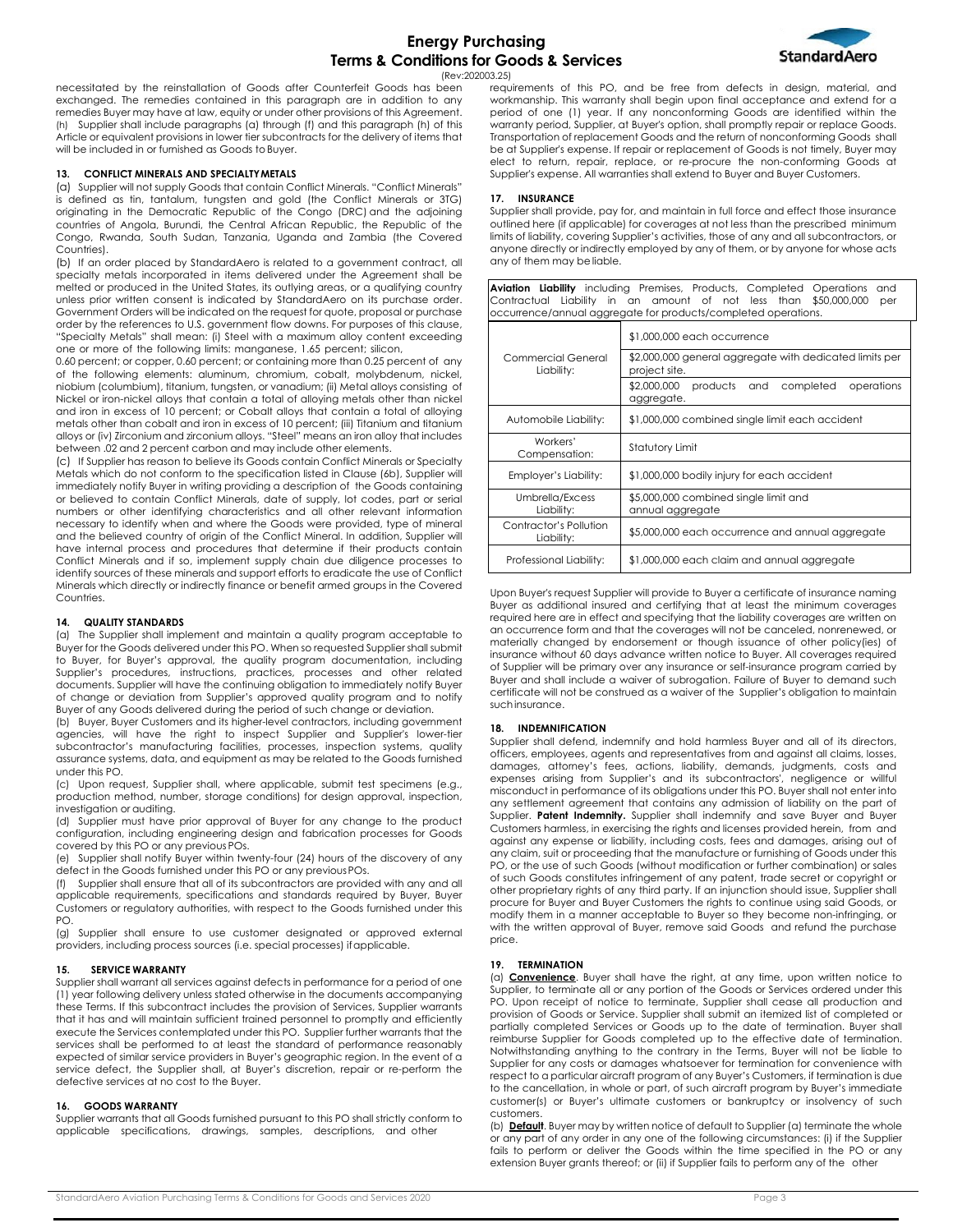

(Rev:202003.25)

provisions of any PO, or so fails to make progress as to endanger performance of any PO in accordance with its terms, and in either of these two circumstances does not cure such failure within a period of fifteen (15) calendar days after receipt of Buyer's notice or such longer period as Buyer may authorize in writing; and (b) upon such termination Buyer may procure, Goods similar to those terminated, in which case Supplier shall be liable for all cost of cover incurred by Buyer. In the event of partial termination, Supplier shall continue performance of such PO to the extent not terminated. As an alternate remedy, and in lieu of termination for default, Buyer, at its sole discretion may elect to (1) extend the schedule; and/or (2) waive deficiencies in Supplier's performance, in which case an equitable reduction in the PO price shall be negotiated. In the event Supplier for any reason anticipates difficulty in complying with the required schedule, or in meeting any of the other requirements of any PO, Supplier shall promptly notify Buyer in writing. The rights and remedies of Buyer provided in this Article shall not be exclusive and are in addition to any other rights and remedies provided by law or under any Buyer PO. In the event Buyer wrongfully terminates this PO for default, in whole or in part, such termination becomes a termination for convenience under thisArticle.

#### **20. INTELLECTUAL PROPERTY**

For the purposes of this clause, **"Intellectual Property" or "IP"** means the inventions, data, goods, software, drawings, schematics, designs, prints, reports, technical information, discoveries, patents, specifications, trade secrets, trademarks, ideas, improvements, processes, copyrights, know-how or information of a similar nature without limitation.

(a) Except as mutually agreed upon in writing, Buyer shall retain control and ownership of all IP owned, controlled or possessed by Buyer prior to the issuance of this PO. All IP owned by Supplier at the commencement of performance hereunder, shall remain the property of Supplier.

(b) Supplier agrees that all IP (tangible and intangible), furnished to Supplier by Buyer, or any materials affixed or attached thereto, shall remain the personal property of Buyer, and, unless otherwise agreed to in writing by Buyer, shall be used by Supplier solely to provide Goods or Services to Buyer.

Buyer hereby grants Supplier a limited, revocable, paid-up license to use the IP furnished to Supplier hereunder for the sole purpose of Supplier's performance under this PO. All IP shall not be used, disclosed to others or reproduced for any other purpose without the prior written consent of Buyer, provided, however, Supplier may provide Data hereunder to Supplier's contractors for the sole purpose of enabling Supplier's contractors to assist Supplier in performing this PO. This license is nonassignable, and this license is terminable with or without cause by Buyer at any time. All Data shall be deemed to be the proprietary property of Buyer, whether or not it is marked with any restrictivelegend.

(d) Buyer proprietary property, and whenever practical each individual item thereof, shall be plainly marked or otherwise adequately identified by Supplier as being the property of Buyer or Buyer's designee, and shall be safely stored separate and apart from Supplier's property. Such property while in Supplier's custody or control shall be held at Supplier's risk and shall be insured by Supplier for replacement cost with loss payable to Buyer.

If Supplier is notified by Buyer that Goods ordered under this PO are patented, Supplier agrees to mark such Goods with any patent numbers or other markings designated by Buyer, including updates to such numbers ormarkings.

Supplier shall, as promptly as practicable after becoming aware that any Buyer Data in its care, custody or control is lost, destroyed, damaged, defective or deficient, notify Buyer of the event or condition in writing and Supplier shall be held responsible for same.

(g) Supplier hereby grants to Buyer, and to Buyer's subcontractors and customers, in connection with the use, offer for sale, or sale of products provided to or work being performed for Buyer, an irrevocable, non-exclusive, paid-up worldwide license under any and all intellectual property (whether domestic or foreign), including patents, copyrights, industrial designs and/or mask works owned or controlled by Supplier at any time or licensed to Supplier, provided such a sublicense does not conflict with any provisions of the license to theSupplier.

#### **21. BUYER FURNISHED PROPERTY**

(a) Buyer may, by written authorization, provide to Supplier property owned by either Buyer or its customer ("Furnished Property"). Supplier agrees that Furnished Property shall be used only for performance under this PO.

(b) Title to Furnished Property shall remain with Buyer or its customer as applicable. Supplier shall clearly mark (if not so marked) all Furnished Property to show its ownership.

(c) Except for reasonable wear and tear, Supplier shall be responsible for, and shall promptly notify Buyer of, any loss or damage to Furnished Property. Without additional charge, Supplier shall manage, maintain, and preserve Furnished Property in accordance with applicable law, the requirements of this PO and good commercial practice.

(d) At Supplier's request, and/or upon completion of this Agreement, Supplier shall submit, in an acceptable form, inventory lists of Furnished Property and shall deliver or make such other disposal as may be directed by Buyer.

## **22. EXPORT COMPLIANCE**

The Supplier will be the importer/exporter of record of the Goods and, unless we otherwise agree in writing, Supplier will be responsible for obtaining all necessary import/export licenses, permits and other required authorizations. All delivered items (including technical data) shall at all times be subject to all applicable import and export regulations including, without limitation, the U.S. Export Regulations, International Traffic in Arms Regulations of the U.S., and applicable U.S. Customs Regulations. Supplier will not dispose of USA-origin items furnished by Buyer (including technical data) other than in and to the country of ultimate destination

specified in the PO, government license(s), and authorization(s), except as law and regulation permit.

## **23. DUTY DRAWBACK**

If Supplier is an importer of record, upon request and where applicable, Supplier will provide Buyer customs form 7543 entitled "Certificate of Delivery" properly executed.

## **24. CONFIDENTIALITY**

The Supplier agrees to treat as strictly confidential all provisions of this PO and any information provided as a result of this PO including, without limitation, all financial, business and product strategy information, product specifications and designs, procedures and formulae (hereinafter referred to as "**Confidential Information**"). Confidential Information will not be disclosed to any person, corporation, or third party, other than to employees of the Supplier who have a need to know for the performance of Supplier's obligation hereunder, without the prior written consent of the Buyer. Supplier agrees to safeguard the Confidential Information to prevent disclosure to or use by third parties. Consent shall not be withheld in the case of disclosure required for an investigation by a governmental authority or other mandatory legal process. The Supplier further agrees not to use Confidential Information to independently develop, reverse engineer or produce a product that is similar to or imitates products that are the subject of the Confidential Information, or otherwise use the Confidential Information for its own benefit or the benefit of another. Notwithstanding any document marking to the contrary, any knowledge or information that Supplier shall have disclosed or may hereafter disclose to Buyer incident to the placing and filling of any PO is not deemed confidential or proprietary information and accordingly shall be acquired free from any restriction on use or disclosure.

## **25. MISCELLANEOUS**

(a) **Amendments and Notices.** Any notice required by this PO and all amendment waivers to this PO must be in writing and duly signed by the authorized representatives of both parties. All notices shall be sent by registered prepaid post, by fax, or delivered personally to the binding representatives of this PO.

(b) **Assignment.** This PO may not be assigned or transferred to any person, firm, or corporation without the express, prior written consent of the other party, which consent will not be unreasonably withheld. Notwithstanding the foregoing, Buyer may assign its rights and/or obligations to an affiliate, parent of Buyer or successor in interest Supplier shall promptly notify Buyer in writing of any organizational changes made by Supplier, including name change or ownership changes, mergers or acquisitions.

(c) **Attorney Fees.** If Buyer brings and action or asserts a counterclaim for enforcement of the Terms of this subcontract, then the Supplier agrees that Buyer shall be entitled to an award of its reasonable attorney's fees and court costs associated with such enforcement or counterclaim proceedings.

(d) **Audit Rights.** StandardAero shall have the right to conduct audits of Supplier's records for a period of up to twenty-four (24) months subsequent to the effective date of termination or cancellation of this Agreement.

(e) **Compliance.** Supplier represents, warrants, and covenants that it shall supply all Goods in compliance with all applicable federal, provincial, international, national, state and local laws, legislation, ordinances, rules, codes, regulations and

governmental agencies standards, including, but not limited to anti-bribery, labor, environmental, health and safety laws and regulations, having jurisdiction over activities relating to this PO. Supplier agrees to comply with the Supplier Code of Conduct outlined at the following link (available upon request):

## <http://www.standardaero.com/AboutUs/Legal/SupplierPortal.aspx>

(f) **Disputes.** If any dispute arises with respect to the execution or interpretation of this PO, and prior to a Party initiating a formal legal proceeding relating to a dispute under a PO, the Parties shall attempt to settle their differences amicably and providing the other with written request for dispute resolution. If the Parties fail to reach a mutual agreement within 30 calendar days of receipt of the request,

(g) **English Language.** Except as the parties may otherwise agree, this PO, data, notices, shipping invoices, correspondence and other writings shall be written in the English language. In the event of any inconsistency between any terms of this PO and any translation thereof into another language, the English language meaning shall control.

(h) **Entire Agreement.** This PO and any mutually agreed upon amendments shall constitute the entire agreement between the Parties with regard to the subject matter herein and supersede all other contracts, agreements or understandings of the matters herein subject, to include the issuance of any PO or invoicing terms provided by the Supplier. Appendices shall be applicable as specified in the PO.

Governing Law, Jurisdiction and Venue. This PO shall be governed by the laws of the State of New York without reference to its conflicts of laws provisions, and the Parties hereby attorn to the exclusive jurisdiction of the State of New York unless otherwise agreed. All claims, disputes or controversies related to or arising out of this PO will be resolved in the State of Federal Court of competent jurisdiction located in the southern district of New York, State of New York. The Parties expressly agree that the United Nations Convention for the International Sale of Goods ("CISG") will not apply to this Agreement and is hereby expressed waived from such application. Parties shall each bear its own costs of processing any dispute hereunder. The rights and remedies of the Buyer are cumulative and in addition to any other rights and remedies provided by law or in equity.

Gratuities/Kickbacks. Supplier shall not offer or give a kickback or gratuity (in the form of entertainment, gifts, or otherwise) for the purpose of obtaining or rewarding favorable treatment as a supplier to Buyer.

(k) **Independent Contractor**. It is understood that the Supplier is an independent contractor of Buyer. Nothing in this PO shall constitute the Supplier an employee, partner, or agent of, or attorney for Buyer for any purpose. Nor is the Supplier